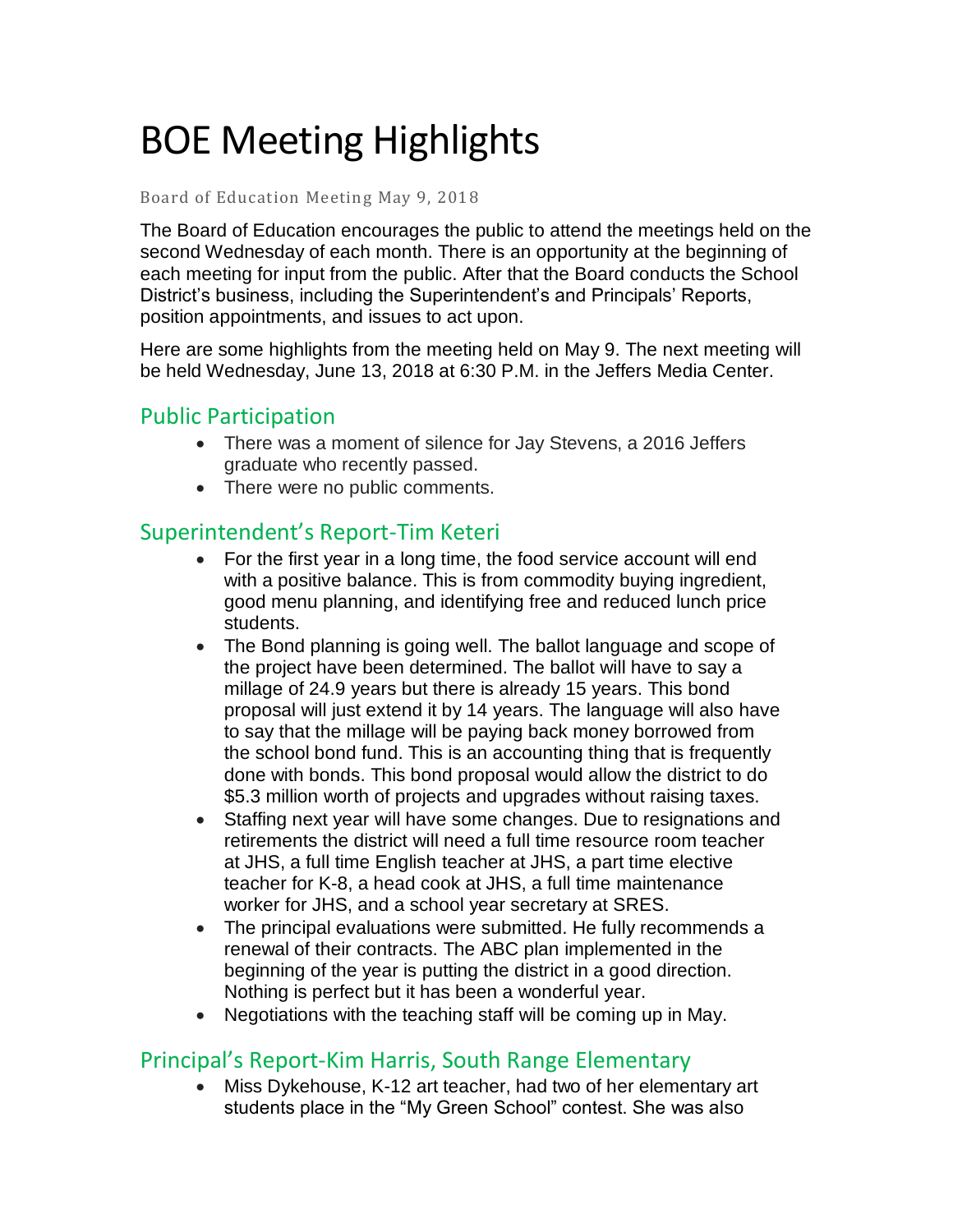recognized as an outstanding senior graduate at Northern Michigan University.

- • Mrs. Schuett, 4-6 science teacher, recently had a 'Donor's Choose' fundraiser for a color printer for science fair projects. It was fully funded within 6 days by local donors and out of state donors.
- MSTEP testing is continuing.
- The  $4<sup>th</sup>$  graders went to the Quincy Mine with Mrs. Destrampe, social studies teacher. Parent chaperones said the children were wonderful. They will be going to Calumet to a Keweenaw Historical site. The 6<sup>th</sup> graders will be going with Mrs. Schuett to Lake Perrault. The 6<sup>th</sup> graders also have Camp Nesbitt coming up.
- • Mrs. Raffaelli recently had her elementary choir kids perform at the Rosza in 'Together in Song' with other school choirs. The Spring Concert is tonight.
- • The Special Education Parent Advisory Committee will be recognizing SRE's upper elementary teachers with a 'Spirit of Collaboration' award. A parent of a student nominated them.
- • Mrs. Schuett and Ms. Lehto, 4-6 math teacher, will be going to a STEM training in Houston, Texas this summer. They received a competitive grant for it.

# Principal's and Athletic Report-Steve Lishinski, Jeffers High School

- The Academic Awards Ceremony was on April 25<sup>th</sup>.
- • U.S. Department of Homeland Security Special Agent Todd Wilton spoke to 6-12 grade students and community members on April 26<sup>th</sup>about internet safety. It was well received.
- • Ms. Raether, English and German teacher, took the German club to Frankenmuth in the beginning of May. It went well and she got good feedback from the students. She is also putting on a school play, "Cinderella" on May 18<sup>th</sup> at 7PM.
- The Spring Concert is on May 9<sup>th</sup> at 7PM.
- • Ms. Brinegar, special education teacher, has tendered her resignation. She accepted a position with the National Park Service. He thanks her for her time at JHS and wishes her well in her new position. He recommends posting a secondary resource room position.
- • Ms. Ruohonen, junior high English teacher, has submitted her retirement letter. She has been a fixture at JHS and will be greatly missed. He thanks her for all of her work and wishes her a happy retirement. He recommends posting a secondary English position.
- • Mrs. Larson, English teacher, recently had her second child and has requested to go to a part time schedule next year. He recommends to accept the request and to post a part time position to cover it.